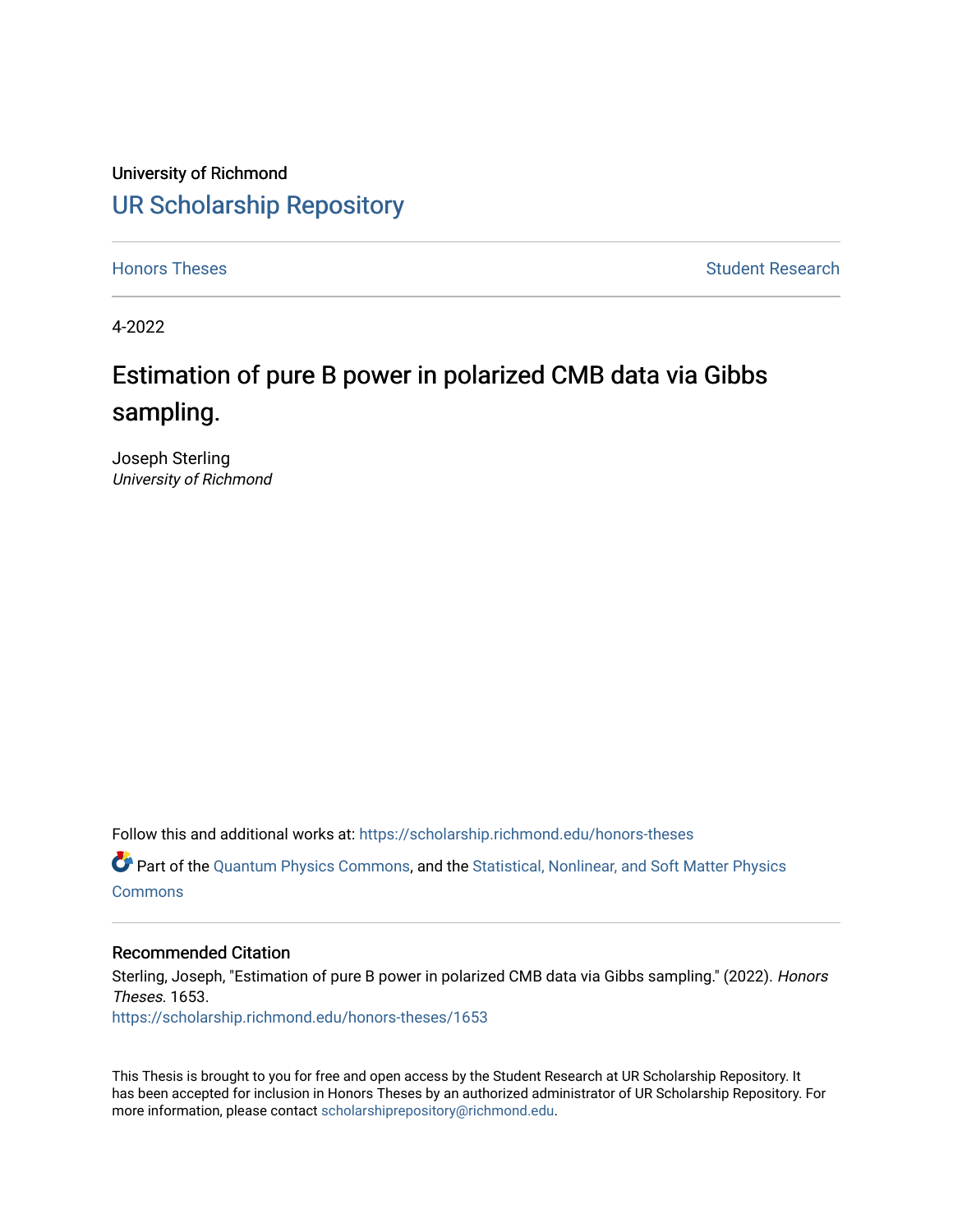# Estimation of pure B power in polarized CMB data via Gibbs sampling.

Joseph Sterling and Emory Bunn

Physics Department, University of Richmond, Richmond, VA 23173, USA

In the search for effective processes to estimate E and B spectra from polarized data, Gibbs Sampling has proven to be a powerful method. In the search for B modes, it is essential to avoid a false positive detection due to contamination from the larger E component. It is therefore of interest to combine Gibbs sampling with methods to "purify" the B modes, ensuring that a B-mode detection is robust. This goal can be achieved by compelling the Gibbs Sampler to estimate a pure B spectrum. The method we chose to implement involves an artificially inflated E spectrum, which "forces" the sampler to prefer to classify all ambiguous modes as E modes. If this method is to be useful, the resulting bias in the B spectrum must be small, and any increase in the error as compared to the "standard" sampler must be acceptable. We present Gibbs sampling analyses of simulated polarized sky data, in which we quantify these effects.

# I. INTRODUCTION

For the first 380,000 years after the Big Bang, the universe was opaque. Photons could not travel very far before encountering an electron and scattering. Once the universe cooled down to about 3000 K, the last scattering occurred, the result of which we can see as the CMB [1]. Due to the lack of interaction between CMB photons and matter after the last scattering, the CMB paints a canvas of the early universe. As such, it is a powerful tool that allows us to probe into fundamental elements of the cosmos [2].

When we scan the sky, we observe both the energy of the photons – an indicator of the temperature of the CMB – and polarization in the CMB [3] The intensity and polarization of the electro-magnetic spectrum radiating from the CMB can be broken down into the Stokes Parameters. Due to the conditions in the early universe at the moment of last scattering, the photons which make up the CMB was subjected to Thompson Scattering [3]. This induced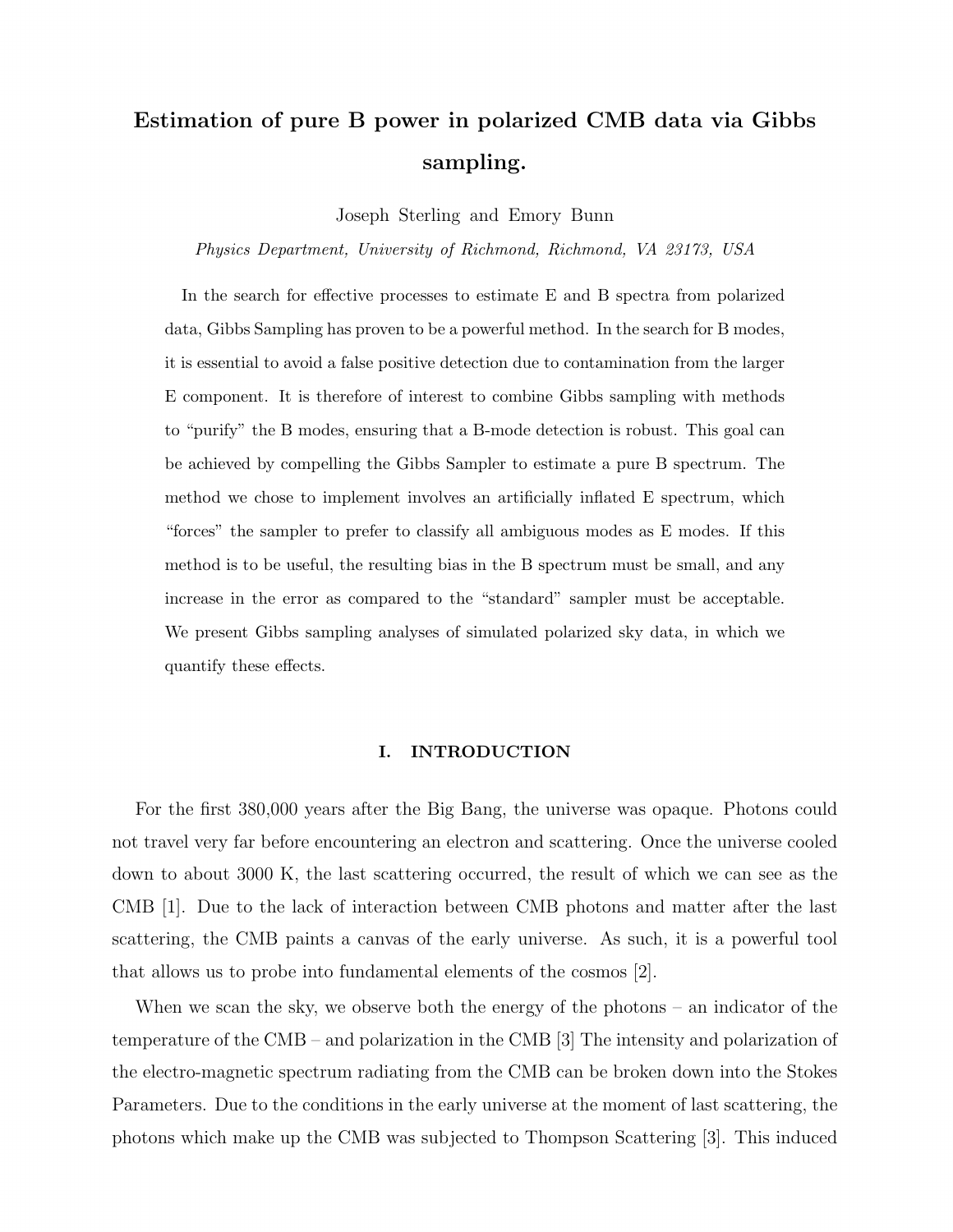only linear polarization in the CMB which we observe as the Q and U components of the Stokes Parameters, with no V component – the temperature of the CMB represents the I component [3]. These observations result in 3 maps of the CMB: a T map, a Q map, and a U map. Each of the CMB maps can be represented by a list of values at each spherical coordinate on the sky and those lists in turn describe a function over the entire surface of the CMB sphere. This function can be represented by a combination of sin and cos functions, similar to a Fourier series. However, Fourier series specifically does not work on the surface of a sphere – breaking down near the poles. In order to properly analyze the function of the CMB maps using a linear combination of sin and cos, we must us a Spherical Harmonic expansion [3]. The amplitudes of the waves in the Spherical Harmonic Expansion are called the  $a_{lm}$  coefficients and the entirety of the Spherical Harmonic Expansion can be represented by a list coefficients. The "l's" are related to the frequency and the " $m$ 's" describe the polarization in different directions. For each l, there are  $(2l + 1)m$ 's associated with it  $(l = 2$  has  $m = -2, -1, 0, 1, 2$ , for example). The variance, or the mean-square, of each set of l's and m's is known as the power spectra of the map and is labled as  $C_l$  A. Our current models of the universe suggest that the polarization which makes up the Q and U maps is made from two different power spectra: B-modes and E-modes [3].

## Inflation

The prevailing theory of how the early universe behaved is called inflation [2]. It solves problems in the standard model of physics by positing that the very beginning of the universe was followed by a rapid expansion [2]. One of the consequences of this is the prediction of fluctuation in the early universe, known as "scalar" and "tensor" type fluctuations [2]. The scalar fluctuations were the result of the mass density variations of the universe [2]. These resulted in only E-modes being created. The tensor fluctuations arose from quantum fluctuation (including gravitational waves) and created both E and B modes in roughly equal amounts [2]. The modes from each source combined, hence why E-modes are so much stronger than B-modes [2].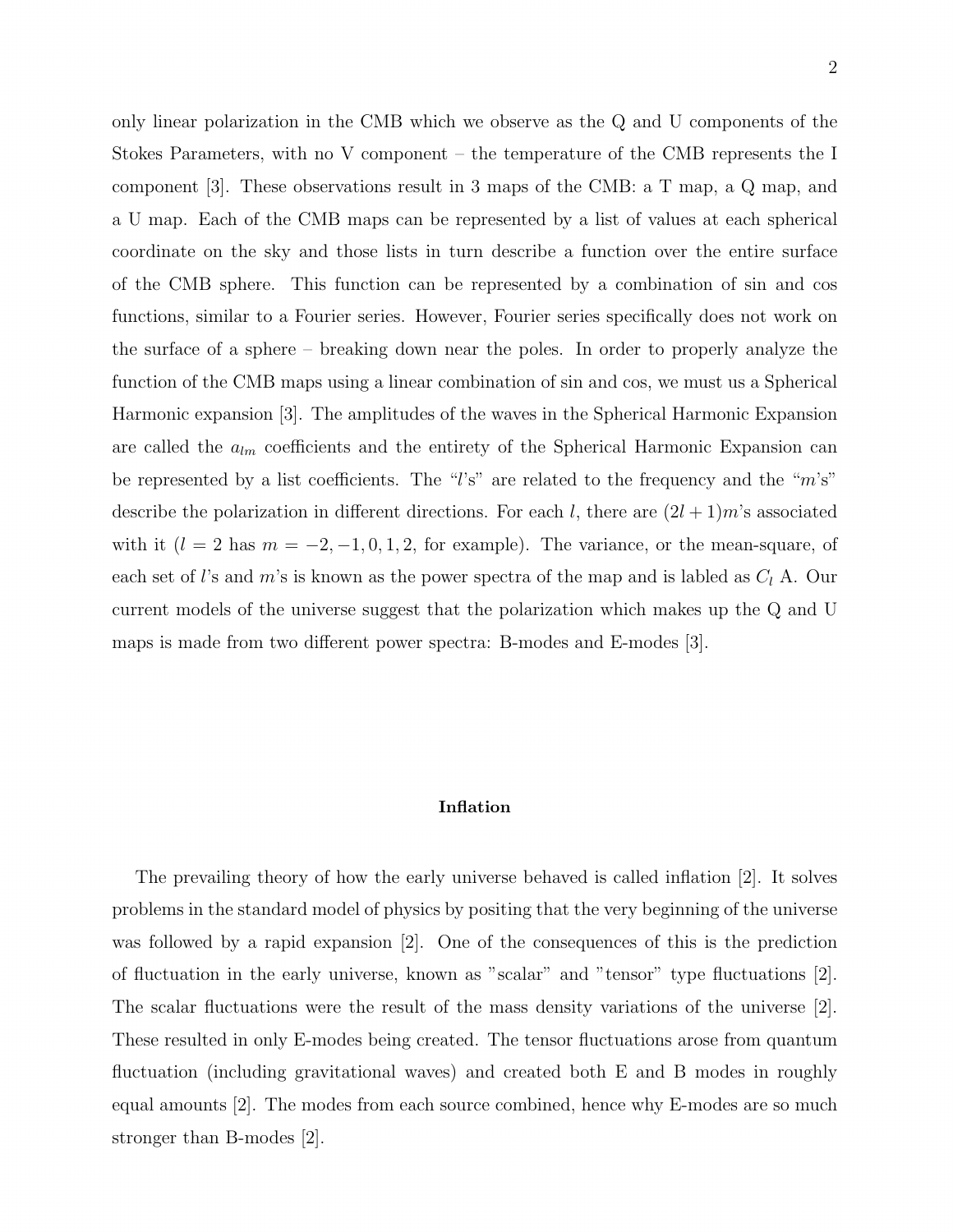#### Detection of B-modes

As power spectra (T, E, and B) decrease as associated angular scale increases, finding B-Modes at large angular scales is quite difficult. In order to search for B-modes at large angular scales, future researchers will have to estimate the B-mode power spectra from their gathered data. However, this will be difficult due to the contamination of the E-mode's power [4] All observations of the CMB will contain both E and B modes. Since no method of separation is perfect, there will always be questions as to whether the strong E-modes are contaminating the weak B modes. There are ways to get around this impediment. One process is to answer the question probabilistically. "How probable is it that an observed map was made out of just E modes, versus the probability of having both?" The result of this line of questioning is a probability distribution, which can be explored via a process known as Gibbs Sampling [5] A probability curve near zero at a B power spectrum of zero implies that it is very unlikely that a CMB with no B-modes would produce the data that we observed.

# II. GIBBS SAMPLING

Gibbs Sampling is a Markov-Chain-Monte-Carlo (MCMC) algorithm based in Bayesian interpretation of probability used to obtain observations within a multivariate probability distribution. Gibbs Sampling is best utilized when sampling from the joint probability distribution  $\int p(x_1, x_2, \dots)$  $\setminus$ is difficult but sampling from the conditional probability densities  $\left(p(x_1|x_2,\dots), p(x_2|x_1,\dots),\dots\right)$  is relatively easy, be it in the form of either computational complexity or computational time. This is true of our problem due to the lack of an exact one-to-one relationship between a CMB power spectrum and map and due to the mixing of the E mode and B mode power.

A Gibbs Sampler being used on a two-dimensional probability distribution can be broken down into 4 steps:

- 1) Begin with a "best guess" (or prior) within the joint probability distribution:  $(x_0, y_0)$ .
- 2) Generate a new x sample by using the conditional probability of x given  $y_0$ :  $x_1 \sim$  $p(x|y_0)$ .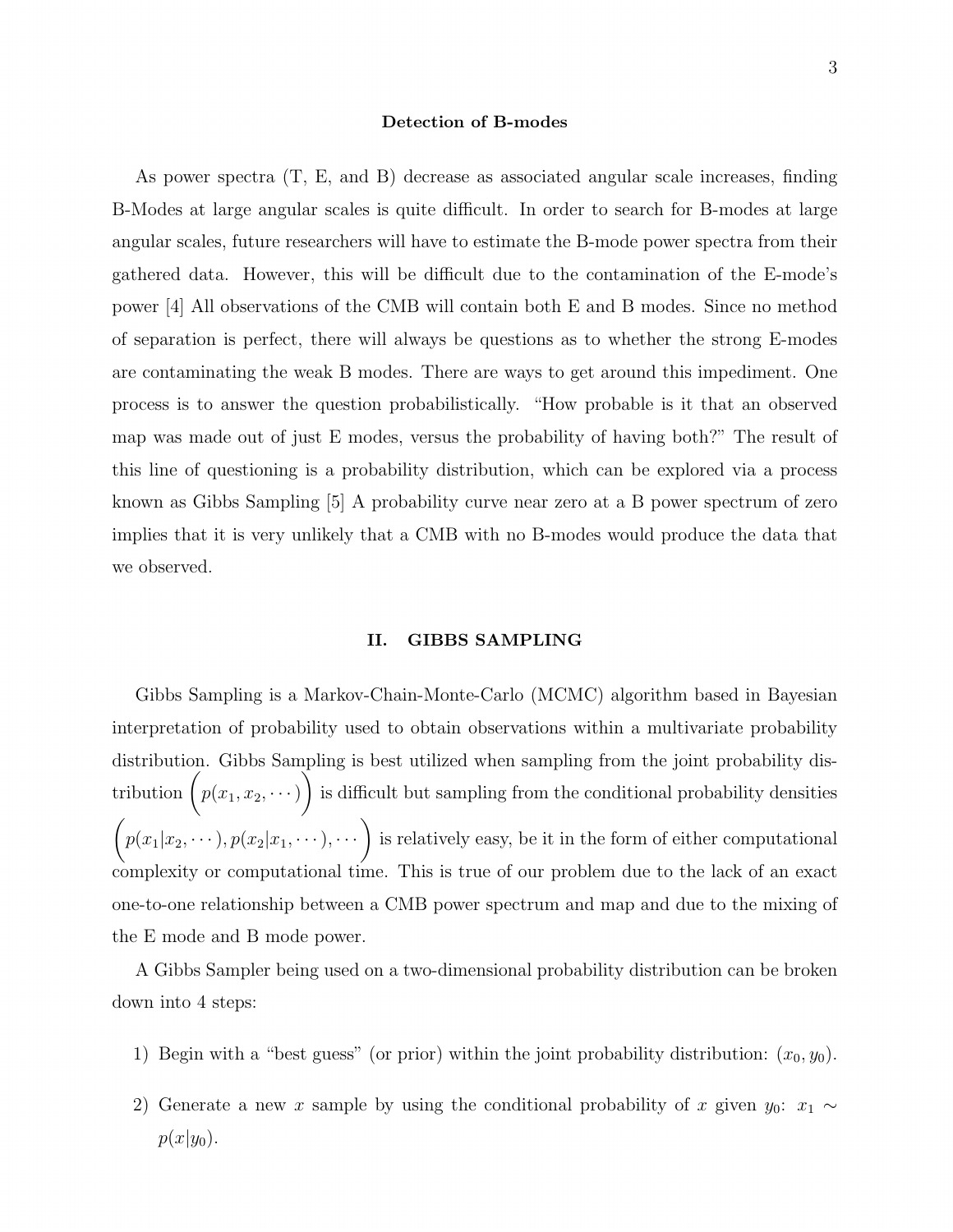

FIG. 1. The figure contains a joint Normal distribution with arbitrary  $x$  and  $y$ . The points are example steps made by a Gibbs Sampler. The point at the center  $(x_0, y_0)$ , is the initial guess and the points  $(x_1, y_1)$  and  $(x_1, y_1)$  are the results of the first two runs of the the Gibbs Sampler. The arrows represent the movement resulting from each step of the Sampler.

- 3) Generate a new y sample using the result of step 2 as the given:  $y_1 \sim p(y|x_1)$ .
- 4) Save the resulting probability sample (or posterior) and rerun the sampler with  $(x_1, y_1)$ serving as the new prior.

By repeating this process for a long enough period of time, we are able to sample the entry of the joint-probability distribution, as seen in Figure 1.

# III. METHODS

There is no one-to-one operation for moving between maps and power spectra. Each map can be produced by multiple power spectra, and each power spectra can generate multiple maps, with each process resulting in a probability distribution. Combining these two creates a multi-dimensional probability space of power spectra and CMB maps. Sampling from a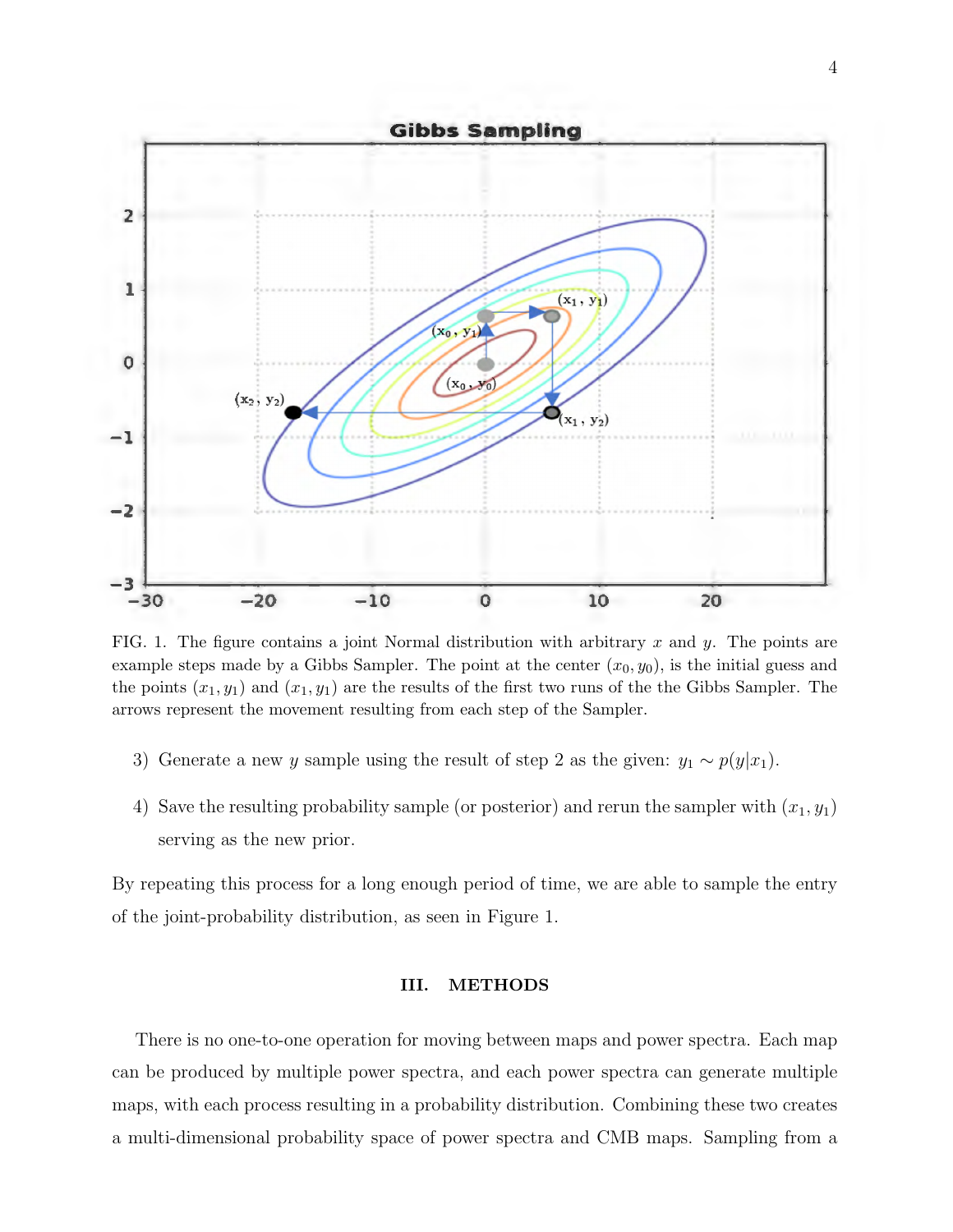multi-dimensional probability space is very difficult; however, sampling from conditional probability distributions is much simpler. To leverage the relative simplicity of sampling from conditional probability distributions in order to sample the multi-dimensional spectramap probability space, we will use Gibbs Sampling. For the Gibbs Sampler to work, we need an initial guess of the multi-dimensional spectra-map probability. This should take the form of an observed map of the CMB and probable power spectra. However, the actual data collected from a telescope is a map of the sky which contains both the actual CMB map – called the "signal" map – as well as some noise due to the telescope. As such, the Gibbs Sampler can be broken up into 4 steps:

- 1) Take in an observed map of the CMB (data) and an initial guess power spectra
- 2) Generate a possible signal map using the data and guess power spectra
- 3) Generate a guess power spectra using the generated map
- 4) Repeat from step 1 with the guess power spectra being the result from step 3

This process results in a list of power spectra, all of which could have resulted in the current CMB we see today with more power spectra being close to the actual power spectra. In order to run the Gibbs Sampler, we will be using the method outlined in Estimation of Polarized Spectra by Gibbs Sampling by Larson et. all. [6]

# Gibbs Sampler: Step 1

To begin, we will identify the objects used in the mathematical operations for a one-map observation of the CMB. Maps of the CMB are broken up into pixels such that each pixel represents the same area of the sphere utilizing the HEALPix  $<sup>1</sup>$  method, with the total</sup> number referred to as  $npix$  [7][8].

The pixels of each map can be represented as a vector beginning at the "north" pole and circling around and around the sphere at each latitude level ending at the "south" pole (the actual orientation does not matter, as long as it is consistent over the entire process). The observed map is given a special label,  $\vec{d}$ . The noise in  $\vec{d}$  can be approximated as a map of Gaussian fluctuations with some constant variance for every pixel, known as the noise

<sup>1</sup> http://healpix.sourceforge.net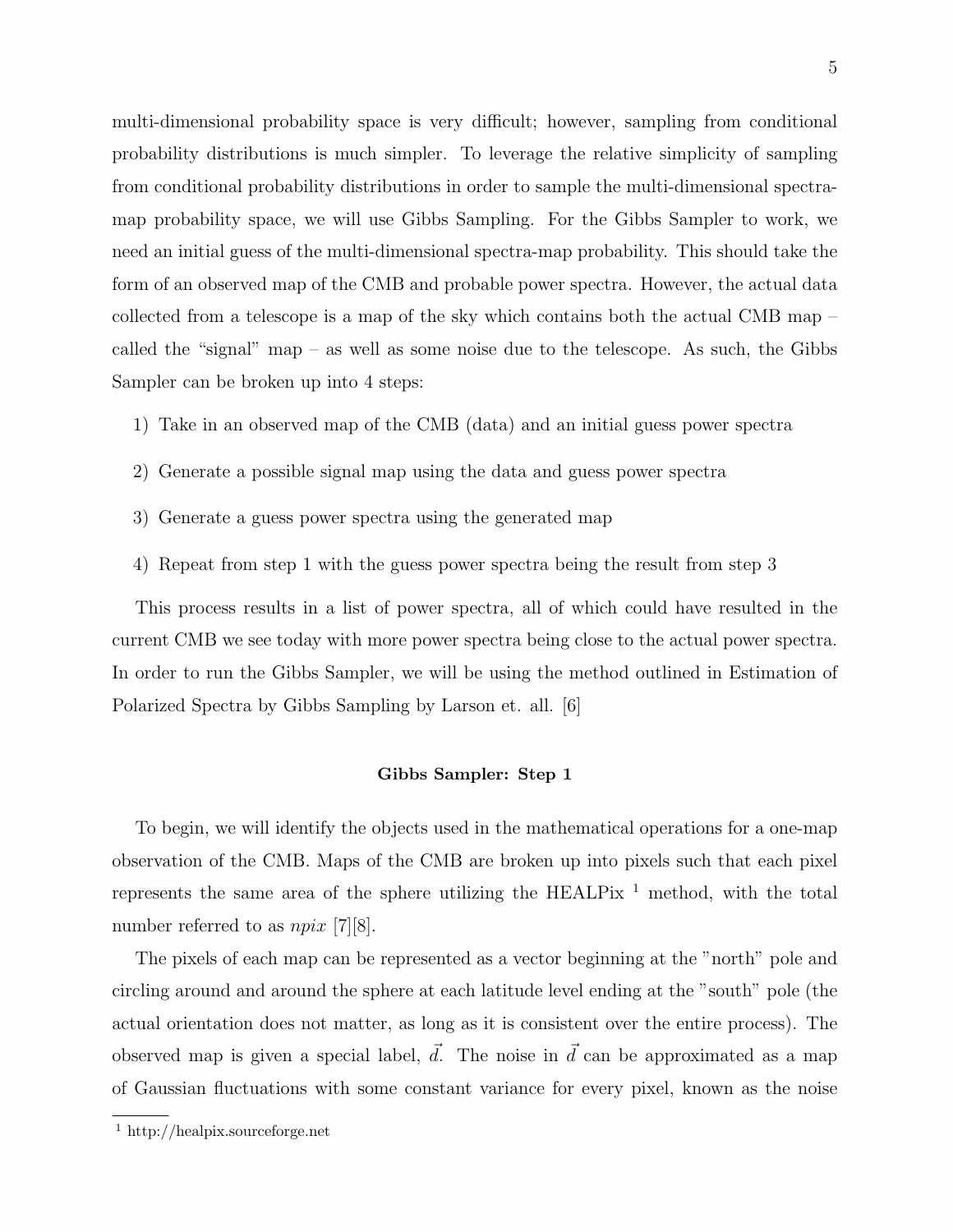

FIG. 2. The top left figure shows the minimum number of pixels  $(npix = 12)$ . Each pixel can further be divided into four new pixels. The number of pixels which fit on the edge of the original pixels is referred to as *nside*. This is done once in the top right figure, resulting in  $npix = 48(nside = 2)$ . This process is repeated once again in the bottom right figure  $(npix = 192(nside = 4))$  and again in the bottom left  $(npix = 768(nside = 8))$ . [7][8]

covariance. The noise variance is represented in the Gibbs Sampler by the  $npix \times npix$ diagonal matrix N. The guess power spectra is represented by the diagonal matrix S.

## Gibbs Sampler: Step 2

Step 2 of the Gibbs Sampler can be represented as  $|6|$ :

$$
s \sim P(\text{signal maps}|C_l, \vec{d}) \tag{1}
$$

To generate the most probable sample map, we will use a process known as the Wiener Filter [9]. The Wiener Filter groups all of the S, N, and  $\vec{d}$  associated with the three maps together to solve a large system of equations. It then utilizes the conjugate gradient method to solve for the most probable map. Without going into too much detail A, the conjugate gradient methods solves a matrix equation in the form of  $Az_x = b_x$ , where A is a known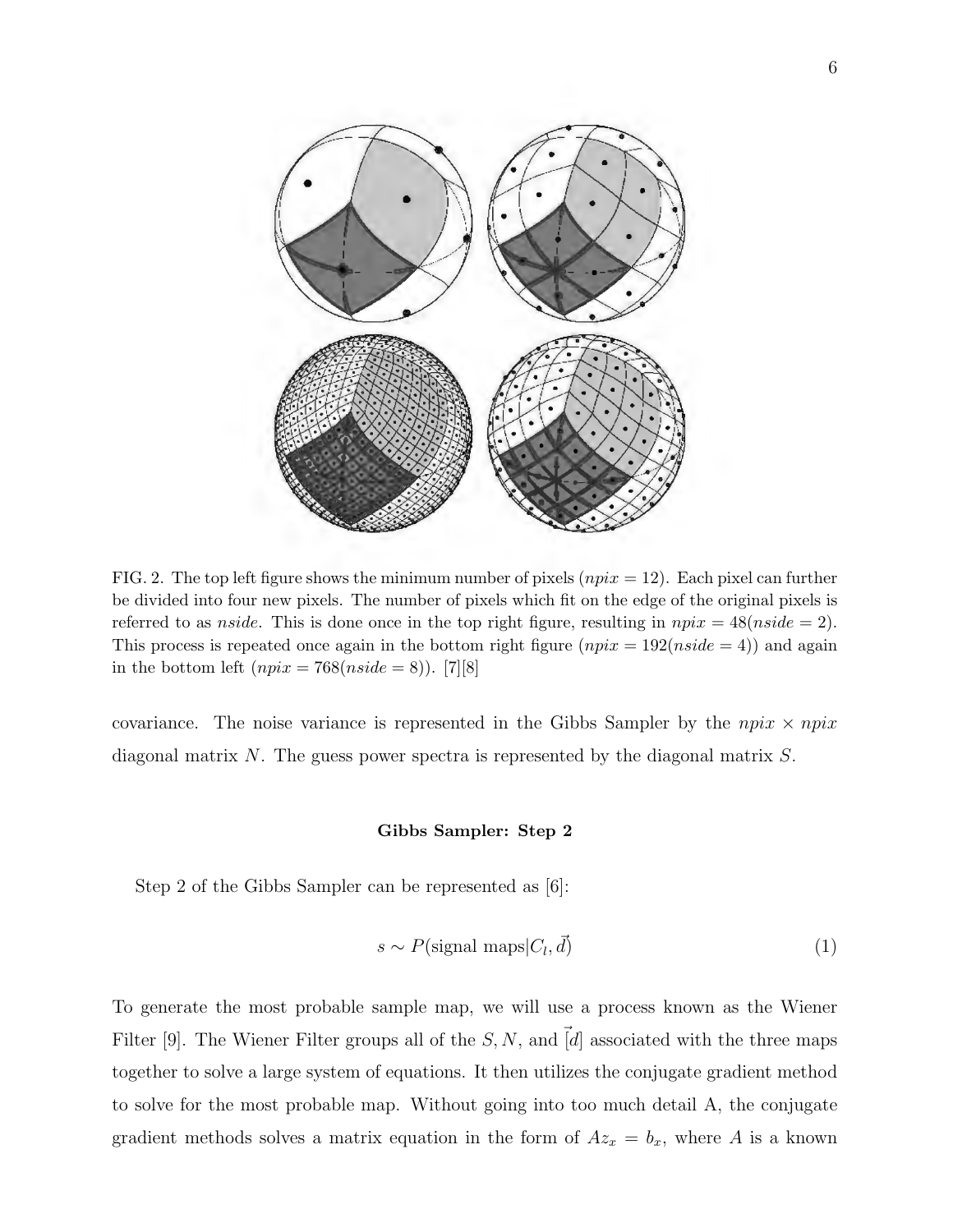matrix or linear operator,  $b_x$  is a known vector, while  $z_x$  is an unknown vector. The actual equation takes the form of [6]:

$$
\left(1 + S^{\frac{1}{2}}N^{-1}S^{\frac{1}{2}}\right)S^{-\frac{1}{2}}x = S^{\frac{1}{2}}N^{-1}\vec{d}
$$
\n<sup>(2)</sup>

Where  $(1 + S^{\frac{1}{2}}N^{-1}S^{\frac{1}{2}})$  $= A$ , and  $S^{-\frac{1}{2}}x = z_x$  and  $S^{\frac{1}{2}}N^{-1}\vec{d} = b_x$ .  $S^{-\frac{1}{2}}x$  is then multiplied by  $S^{\frac{1}{2}}$  to produce x, the most probable map.

However, the Wiener filter only reconstructs the parts of the signal map that are welldetermined from the data [9]. This leads to two important behaviors:

- 1. The Wiener filter is an incredibly consistent process it is not suitable as a method to sample from a conditional probability on its own.
- 2. Over time, the Wiener filter will cut down the range of values of the sample maps. This results in sample maps with small data points, which would correspond to a Universe with no CMB – one we certainly do not live in.

To reintroduce the parts of the signal that are not well defined (and maintain that our sample maps show the existance of the CMB), we will add back in some randomness to generate a probable map with the entire range of values [6]. This is done in a similar way to the Weiner filter, as seen in the equation below [6].

$$
\left(1 + S^{\frac{1}{2}}N^{-1}S^{\frac{1}{2}}\right)S^{-\frac{1}{2}}y = \xi + S^{\frac{1}{2}}N^{-\frac{1}{2}}\chi\tag{3}
$$

Where S and N are the same, but  $\xi$  and  $\chi$  are normal variates (also referred to as independent Gaussian random variates) [6]. Again,  $S^{-\frac{1}{2}}y$  is then multiplied by  $S^{\frac{1}{2}}$  to produce y, a random fluctuation map. By adding the Weiner filter map  $x$  with the fluctuation map  $y$ , we arrive the true sample map  $[6]$ .

$$
s = x + y \tag{4}
$$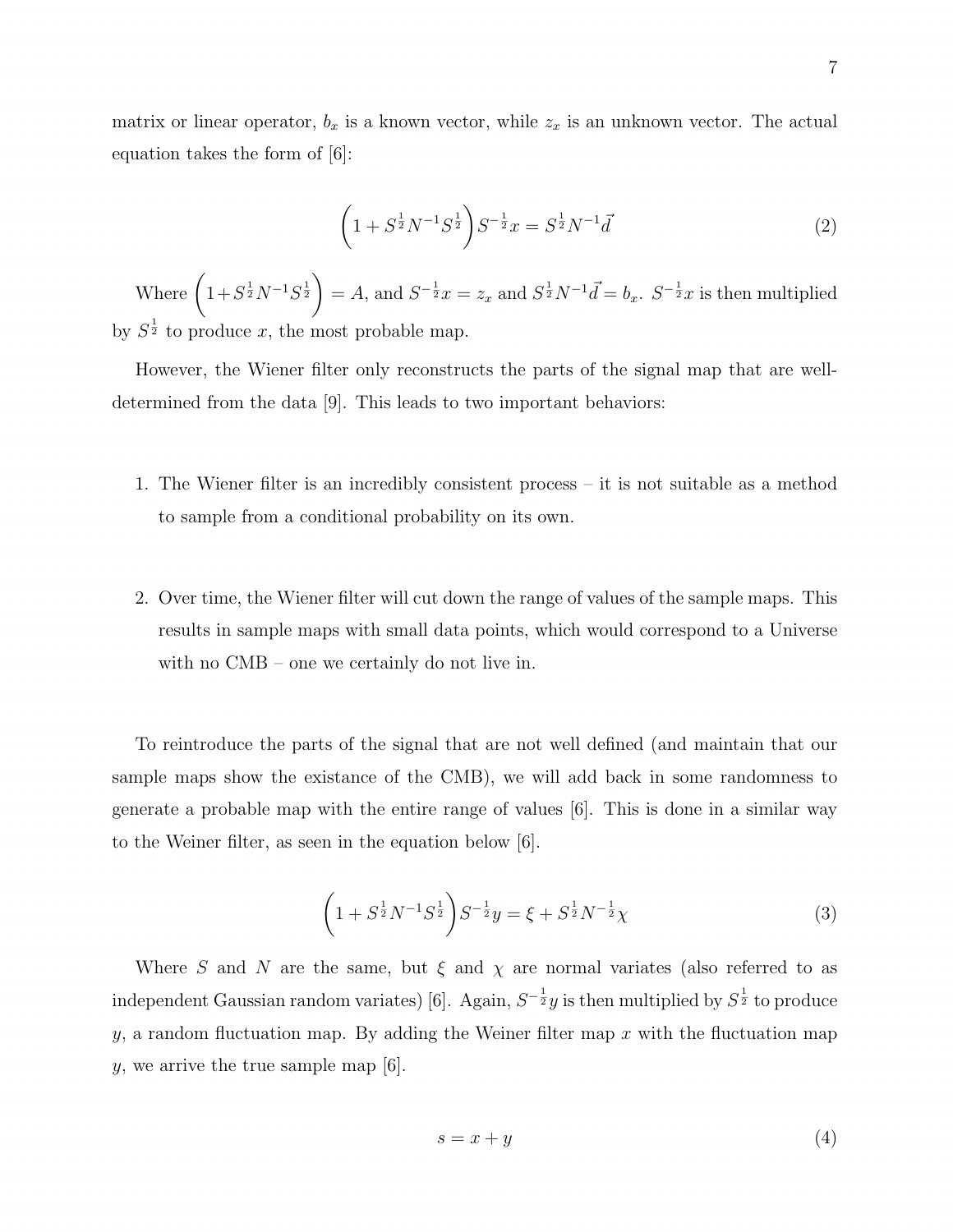#### Gibbs Sampler: Step 3

Step 3 of the Gibbs Sampler can be represented as [6]:

$$
C_l \sim P(\text{power spectra}|s) \tag{5}
$$

To complete Step 3, we will utilize the  $a_{lm}$  coefficients of the sample map s. For each  $l$ , we compute  $\sigma_l = \sum_{m=-l}^{+l} |s_{lm}^i|^2$  [6]. Afterwards, we generate a  $(2l-1)$  vector  $p_l$  of Gaussian random variates with zero mean and unit variance [6]. From there, we calculate a possible  $C_l$  for the sample map using the equation below [6].

$$
C_l = \frac{\sigma_l}{|p_l|^2}
$$
, Where  $|p_l|^2$  is the square norm of  $p_l$  (6)

# Gibbs Sampler: Step 4

From here, we save the result of step 3 and update the guess power spectra to be the result of step 3 and feed it back into the Gibbs Sampler [6]. With enough iterations, we will sample from the entire map-power spectra probability distribution [5]. By employing statistical analysis techniques, we analyze the resulting list of probable power spectra to identify aspects of the probability distribution of power spectra.

# IV. TESTING

In order to test the Gibbs Sampler, we must know both the true power spectra of the CMB and a scan of the entire CMB. These are not known to us (otherwise this would be a redundant paper), so we must craft a method to generate a scan of the CMB with known power spectra. To do this, we utilized the NASA Goddard Space Flight Center website, https://lambda.gsfc.nasa.gov/toolbox/tb\_camb\_form.cfm, to obtain a "true"  $T$ ,  $E$ , and B power spectra [10]. The website generates power spectra from earlier observations [10].

From there we utilized the Healpy python package to generate maps from the power spectra; this is labeled as our "true" maps. However, the Gibbs Sampler is supposed to require scans from a telescope, so we must add noise to our "true" maps to approximate a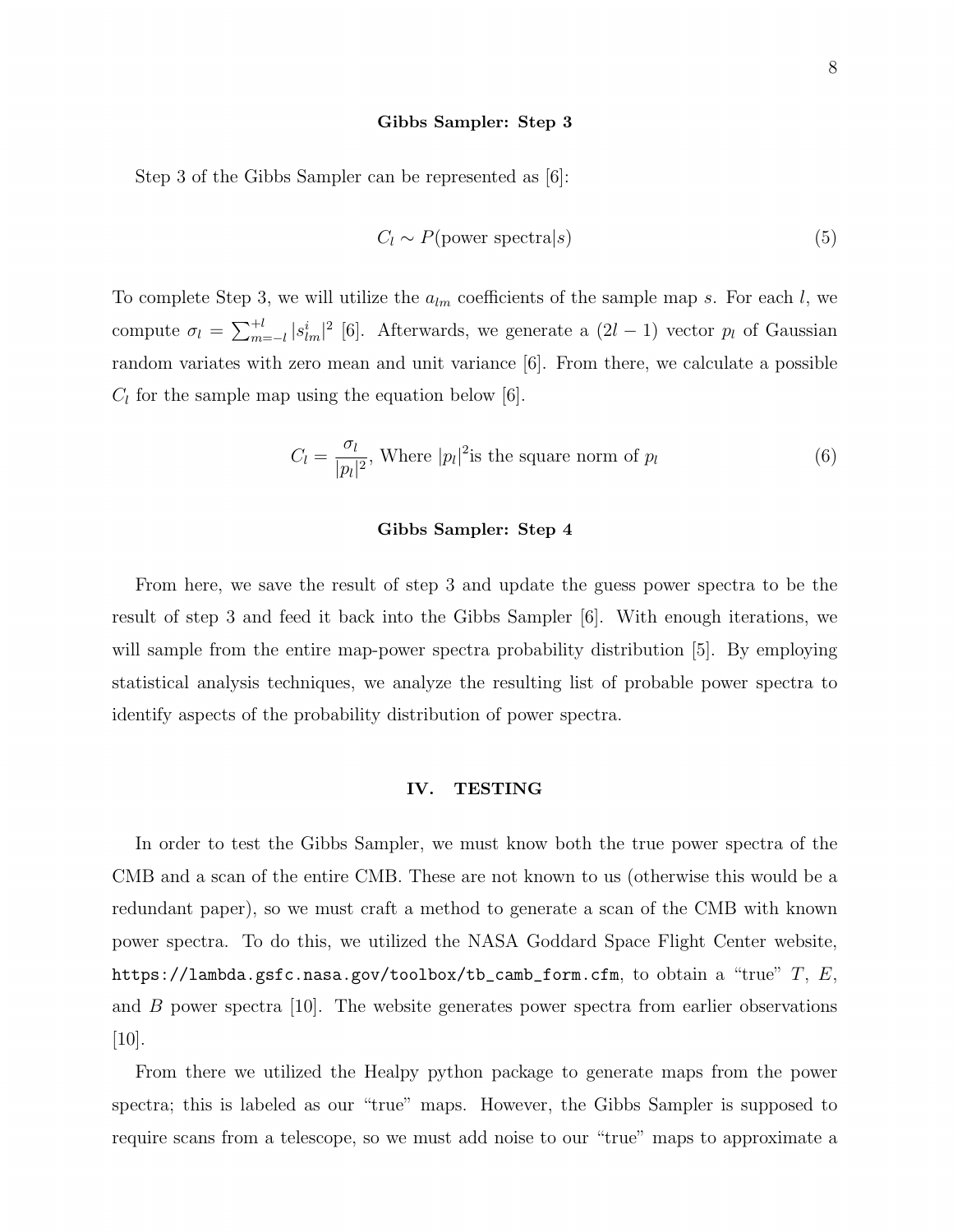data set. To do this, we generated random-normal fluctuation maps with a variance based on some fraction of the standard deviation of the "true" maps such that  $\sigma_{noise}^2 = \frac{\sigma_{true}}{noise\_frac}$ . Then, we added them to the "true" maps, thus creating a data map, or  $d$ . The variance of each noise map was saved as the matrix  $N$  and the "true" spectra created the matrix  $S$ . We then passed all of these values into the Gibbs Sampler and compared the resulting list of generated power spectra to the "true" power spectra for  $T$ ,  $E$ , and  $B$  modes.

# V. RESULTS

When running tests on the Gibbs Sampler, we wished to investigate how it dealt with different amounts of noise in the data. To do this, we simply changed  $noise\_frac$  to different values while keeping everything else the same. The tests were run with  $n\_side = 16$  2 and the Gibbs Sampler running for 1000 iterations. During our tests, an unexpected behavior emerged between  $noise\_frac = 1000$  (3) and  $noise\_frac = 10000$  (4).



FIG. 3. Graphs the "true" power spectrum (blue line) against the mean and standard deviation of the results of the Gibbs Sampler (orange points with lines). The T spectrum is the leftmost, the E spectrum is the middle one, and the B spectrum is the rightmost. All of them are plotted with a logarithmic scale on the y-axis. This sampler was run with *noise*  $frac = 1000$ .

In Figure 3, the Gibbs Sampler appears to be functioning as intended. The "true" power spectrum falls within 2 standard deviations of the mean of the generates samples for each l. The slight over-estimation of the T, E, and B-modes can be accounted for by a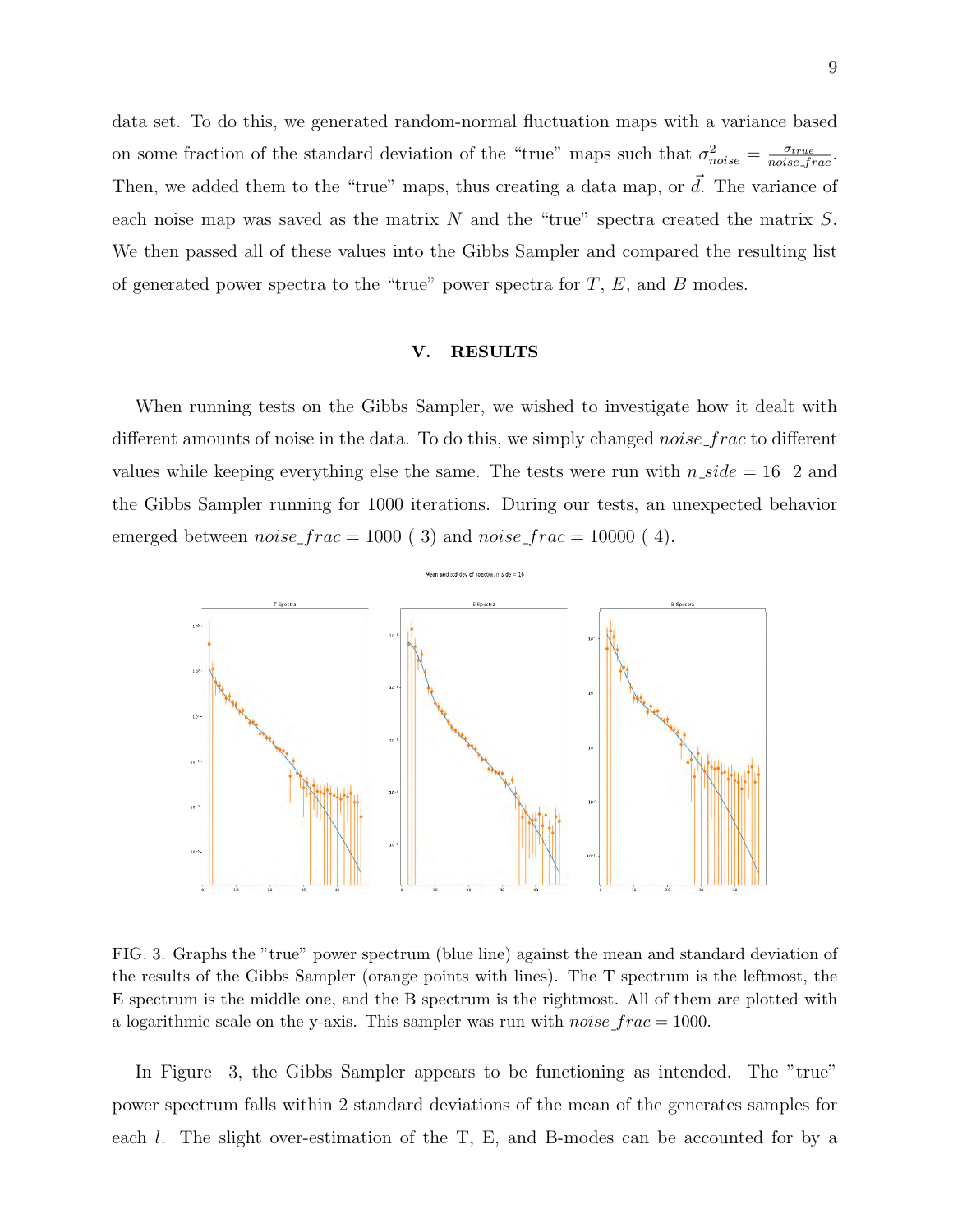

Mean and std dev of spectra, n\_side = 16

FIG. 4. Graphs the "true" power spectrum (blue line) against the mean and standard deviation of the results of the Gibbs Sampler (orange points with lines). The T spectrum is the leftmost, the E spectrum is the middle one, and the B spectrum is the rightmost. All of them are plotted with a logarithmic scale on the y-axis. This sampler was run with  $noise\_frac = 10000$ 

phenomenon known as Cosmic Variance [2]. However, when  $noise_f$ rac is increased to 10000 (thus reducing the variance of the noise), an unanticipated result occurs, as seen in Figure 4. For low to mid l, the generated power spectra follow the expected value nicely. But, at around  $l = 26$  in the T spectra,  $l = 28$  in the E spectra, and  $l = 21$  in the B spectra, a noticeable drop occurs the values of the generated spectra until high l's (around  $l \geq 40$ ). Via inspection, we notice that the gen drop appears to separate the generated power spectra into two disjointed groups, one before the drop which behaves as expected, and one after the drop which does not. This type of behavior is not easily explained by Cosmic Variance [2].

#### l by l investigation

To further inspect this unforeseen behavior, we examined the values of the generated T spectrum for specific l's over all iterations of the Gibbs Sampler and compared them to the "true" power spectrum. Here we will look at that value over iterations for  $l = 25$  (Figure 5) (before the drop) and  $l = 26$  (Figure 6) and  $l = 27$  (Figure 7) (both after the drop) for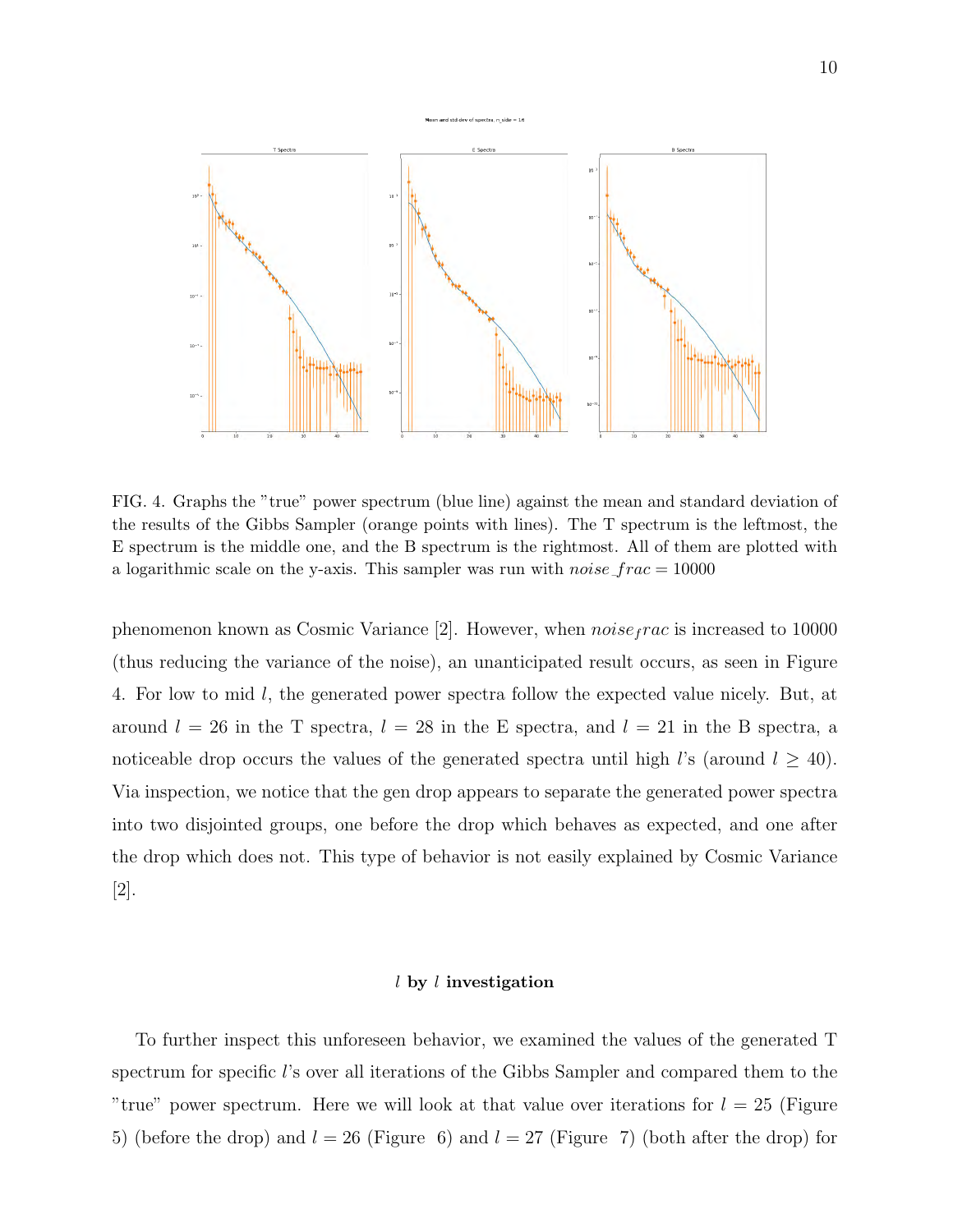

FIG. 5. A graph of the value of  $l = 25$  for each of the 1000 Gibbs Sampler iterations for the T spectrum with *noise\_frac* = 10000. The blue line is the value of the generated spectrum at  $l = 25$ . The orange line is the value of the "true" T spectrum at  $l = 25$ .

the T spectrum.



FIG. 6. A graph of the value of  $l = 26$  for each of the 1000 Gibbs Sampler iterations for the T spectrum with noise  $frac = 10000$ . The blue line is the value of the generated spectrum at  $l = 26$ . The orange line is the value of the "true" T spectrum at  $l = 26$ .

As seen in Figure 5, for l's that behave normally in the Gibbs Sampler, the value at each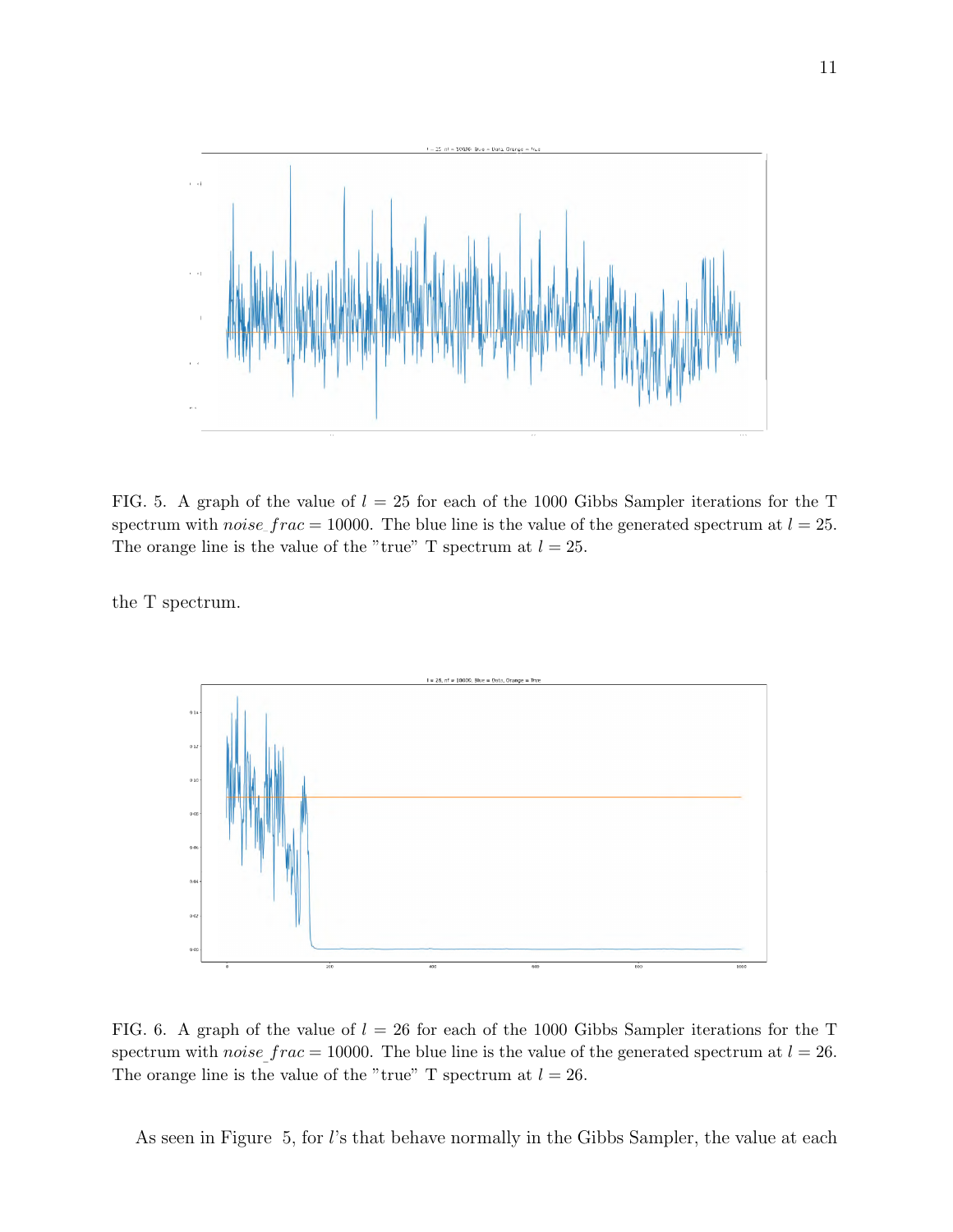

FIG. 7. A graph of the value of  $l = 27$  for each of the 1000 Gibbs Sampler iterations for the T spectrum with  $noise\_frac = 10000$ . The blue line is the value of the generated spectrum at  $l = 27$ . The orange line is the value of the "true" T spectrum at  $l = 27$ .

iteration fluctuates round the "true" value. However, for the l's after the drop, the behavior is not as well behaved. While the values in Figure 6 and Figure 7 begin at the appropriate level, they quickly fall off to near 0. This happens around the  $180<sup>th</sup>$  iteration in Figure 6, while happening even earlier – around the  $60^{th}$  iteration – in Figure 7. This happens because the Gibbs Sampler is estimates a low value for those  $l$  during a certain iteration, but for some reason continues to estimate them as low. The exact reasoning behind this unexpected behavior must by identified, understood, and corrected before further research may continue.

# VI. CONCLUSION

While the detection of B-modes remains elusive for now, we remain optimistic that Gibbs Sampling will yield interesting results a tool for sampling the multi-dimensional probability space of power spectra and CMB signal maps. We have tested the sample signal map generator and are confident is is preforming as intended. Our next point of examination is the sample power spectra generator. We believe that this is where the anomalous behavior originates. At some iteration, the sample power spectra generator section of the Gibbs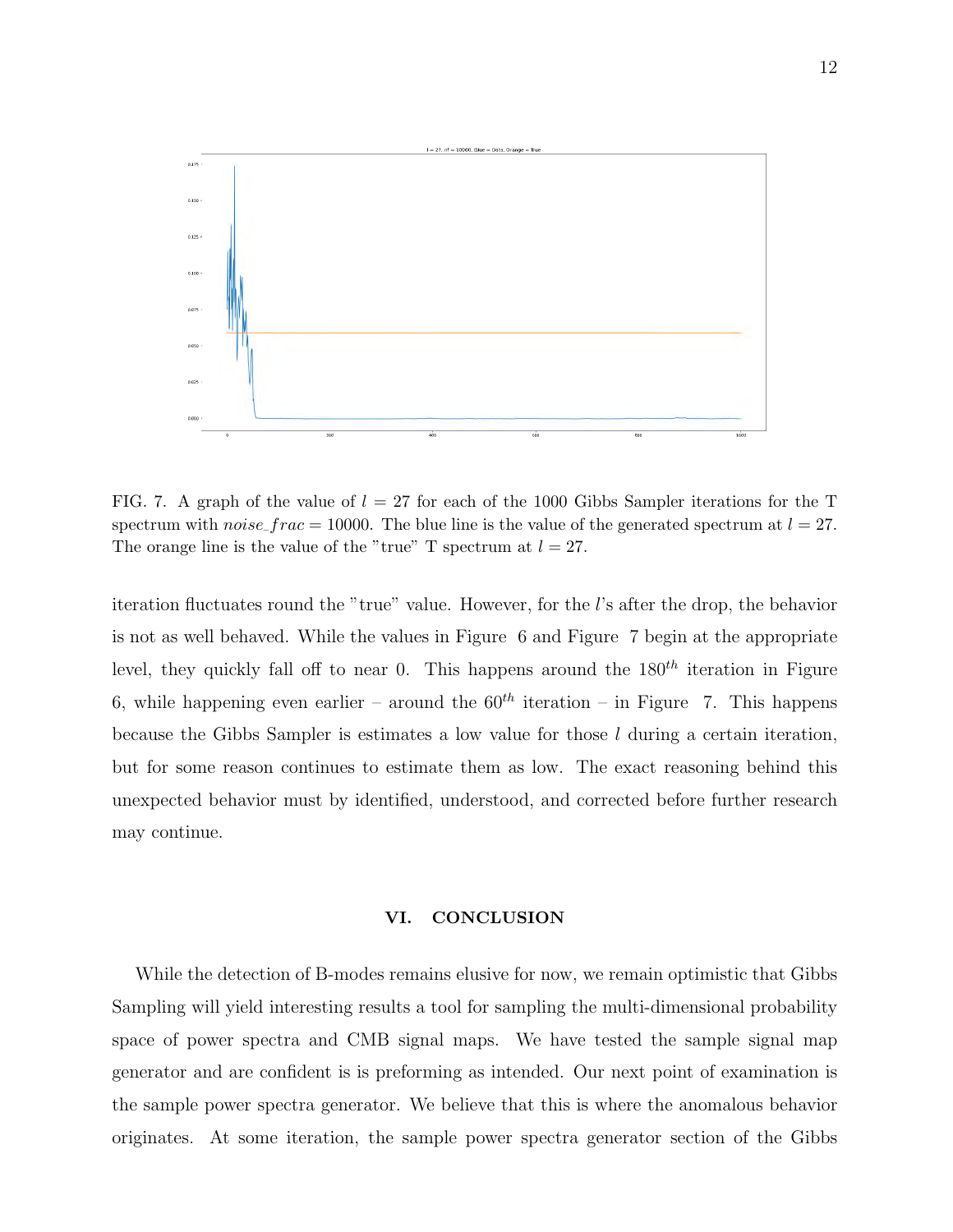Sampler uses a signal map and returns a sample power spectra which is not large enough. Due to the iterative nature of the Gibbs Sampler, this "small" spectra is fed back in as the guess power spectra, which results in a signal map that is not a probable map of the "true" CMB. This process repeats until the Gibbs Sampler returns 0's (or numbers very close to 0) as guesses for the power spectra at certain  $l$ 's.

Once the Gibbs Sampler has been corrected and is performing as intended, we will be able to move onto pure B-Mode Sampling.

## Pure B Modes

As mentioned in the introduction, the fundamental problem with detecting B modes is the mixing with the much more powerful E modes. As seen above, Gibbs Sampling can be a powerful tool in alleviating this predicament, but our method comes with a structural flaw: the existence of modes is determined probabilistically. Due to the probabilistic mechanism the Gibbs Sampler uses to differentiate the E and B modes in the sample power spectra, it may return results that indicate the existence of B modes, even if they do not exist (and thus our models of the cosmos are flawed). To fix this possible discrepancy between our results and reality, we implement a minor change to the testing process which modifies our method to create a "pure B mode" Gibbs Sampler [4] [9]. By overestimating the magnitude of the E modes in our power spectra guess each iteration, we compel the Gibbs Sampler to assign all of the questionable modes as E modes [4] [9]. This means that any modes left over must be B modes. By applying the same statistical analysis to the resulting "Pure B" sample power spectra, we are able to determine how likely it is that B modes exist at all with a 95% probability [4] [9]. Since our Pure B mode Gibbs Sampler absorbed all of the uncertain modes into the E modes, it is highly likely that that actual magnitude of the B-modes is higher. Thus, we will lend even more credence to our current understand of the universe and inflation.

## Future Research

After properly implementing Pure B-mode sampling, there are several ways this research may proceed forward. These include simply running the pure B-mode Gibbs Sampler with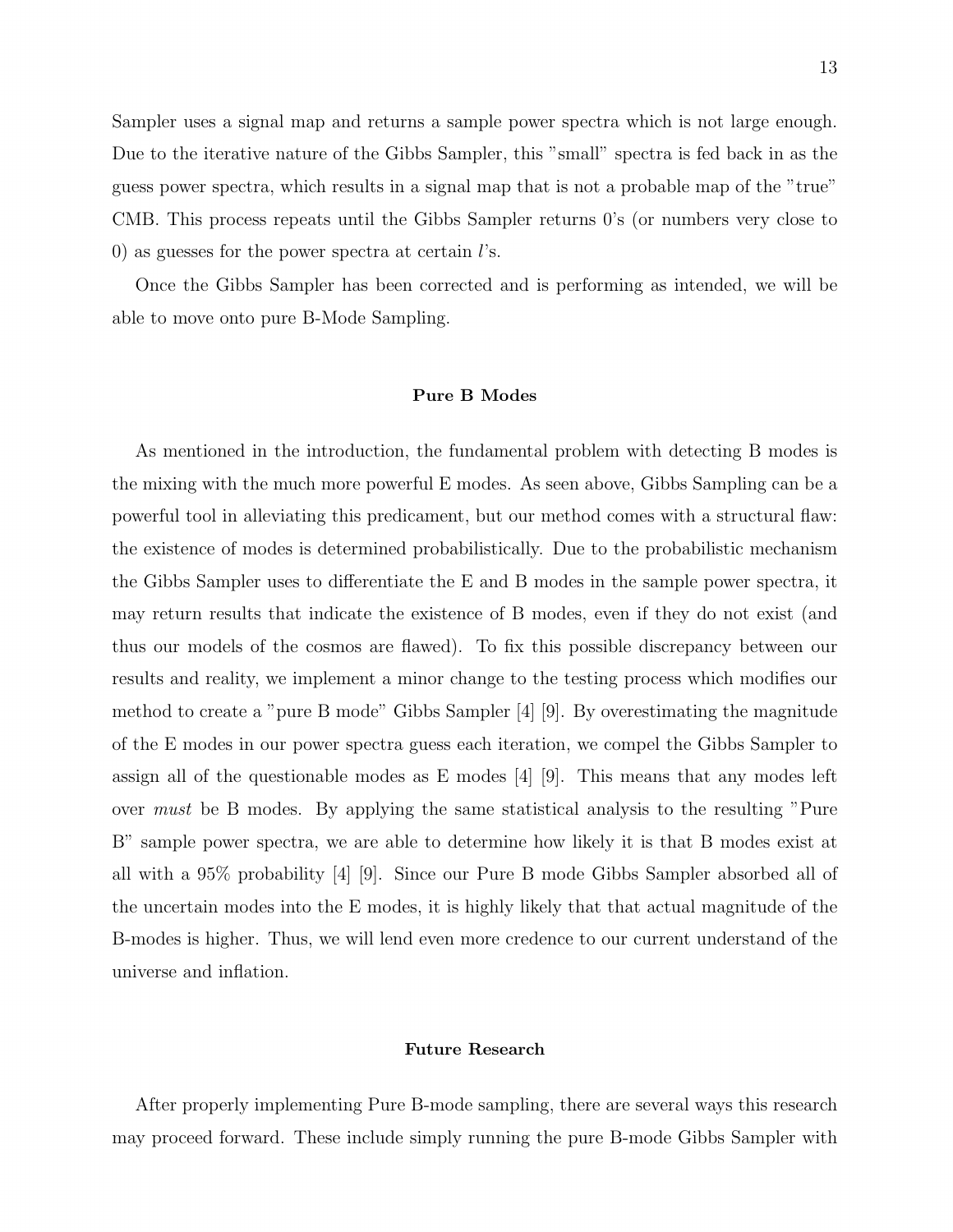a higher *nside* and for more iterations, thus sampling for even larger  $\ell$ 's in the power spectra with higher accuracy. A different path forward would be to implement partial sky data. This would be a way to simulate that data received from a telescope does not cover the entire sky, leaving sections of the data to assume enough noise to completely drown out the signal for those pixels. In fact, the Wiener filter is an incredibly powerful tool for analysis partial sky data as it can utilise the exiting data to guess probable values for the missing pixels [9]. Another possible path would be to modify the Gibbs Sampler to handle some correlation between the T-spectrum and the E-spectrum [11]. The need to detect B-modes will continue to provide avenues for research for years to come.

# VII. ACKNOWLEDGEMENTS

Some of the results in this paper have been derived using the healpy and HEALPix package [7][8].

- [1] Barbara Ryden. Introduction to Cosmology. Cambridge University Press, 2 edition, 2002.
- [2] Scott Dodelson. Modern Cosmology. Academic Press, 2003.
- [3] Matias Zaldarriaga and Uroš Seljak. All-sky analysis of polarization in the microwave background. Phys. Rev. D, 55(4):1830–1840, February 1997.
- [4] Emory F. Bunn, Matias Zaldarriaga, Max Tegmark, and Angelica de Oliveira-Costa. E/B decomposition of finite pixelized CMB maps. Phys. Rev. D, 67(2):023501, January 2003.
- [5] Benjamin D. Wandelt, David L. Larson, and Arun Lakshminarayanan. Global, exact cosmic microwave background data analysis using Gibbs sampling. Phys. Rev. D, 70(8):083511, October 2004.
- [6] Benjamin D. Wandelt, David L. Larson, and Arun Lakshminarayanan. Global, exact cosmic microwave background data analysis using Gibbs sampling. Phys. Rev. D, 70(8):083511, October 2004.
- [7] Andrea Zonca, Leo Singer, Daniel Lenz, Martin Reinecke, Cyrille Rosset, Eric Hivon, and Krzysztof Gorski. healpy: equal area pixelization and spherical harmonics transforms for data on the sphere in python. Journal of Open Source Software, 4(35):1298, March 2019.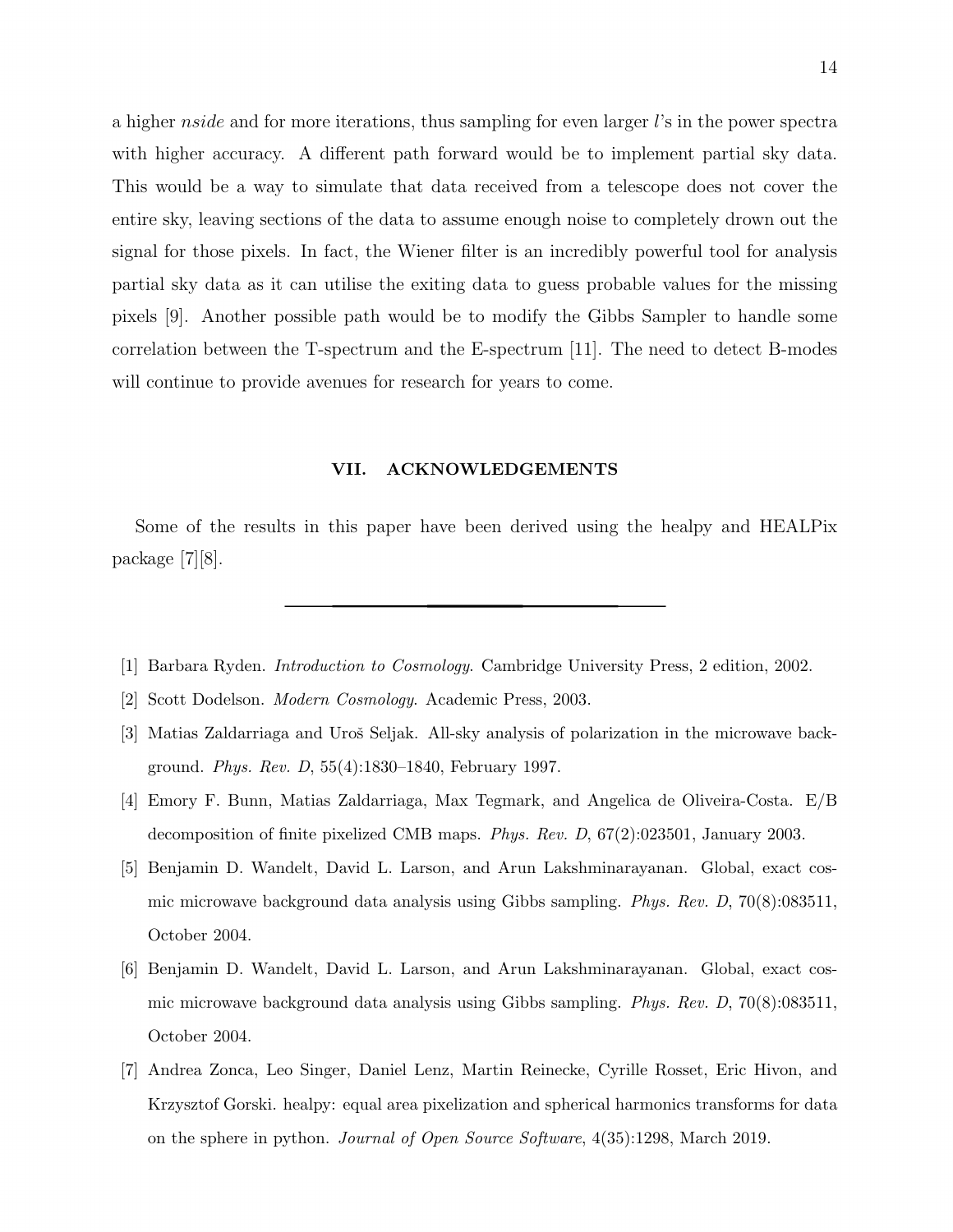- [8] K. M. Górski, E. Hivon, A. J. Banday, B. D. Wandelt, F. K. Hansen, M. Reinecke, and M. Bartelmann. HEALPix: A Framework for High-Resolution Discretization and Fast Analysis of Data Distributed on the Sphere. Astrophys. J., 622:759–771, April 2005.
- [9] Emory F. Bunn and Benjamin Wandelt. Pure E and B polarization maps via Wiener filtering. Phys. Rev. D, 96(4):043523, August 2017.
- [10] Planck Collaboration, N. Aghanim, Y. Akrami, M. Ashdown, J. Aumont, C. Baccigalupi, M. Ballardini, A. J. Banday, R. B. Barreiro, N. Bartolo, S. Basak, R. Battye, K. Benabed, J. P. Bernard, M. Bersanelli, P. Bielewicz, J. J. Bock, J. R. Bond, J. Borrill, F. R. Bouchet, F. Boulanger, M. Bucher, C. Burigana, R. C. Butler, E. Calabrese, J. F. Cardoso, J. Carron, A. Challinor, H. C. Chiang, J. Chluba, L. P. L. Colombo, C. Combet, D. Contreras, B. P. Crill, F. Cuttaia, P. de Bernardis, G. de Zotti, J. Delabrouille, J. M. Delouis, E. Di Valentino, J. M. Diego, O. Doré, M. Douspis, A. Ducout, X. Dupac, S. Dusini, G. Efstathiou, F. Elsner, T. A. Enßlin, H. K. Eriksen, Y. Fantaye, M. Farhang, J. Fergusson, R. Fernandez-Cobos, F. Finelli, F. Forastieri, M. Frailis, A. A. Fraisse, E. Franceschi, A. Frolov, S. Galeotta, S. Galli, K. Ganga, R. T. Génova-Santos, M. Gerbino, T. Ghosh, J. González-Nuevo, K. M. G´orski, S. Gratton, A. Gruppuso, J. E. Gudmundsson, J. Hamann, W. Handley, F. K. Hansen, D. Herranz, S. R. Hildebrandt, E. Hivon, Z. Huang, A. H. Jaffe, W. C. Jones, A. Karakci, E. Keihänen, R. Keskitalo, K. Kiiveri, J. Kim, T. S. Kisner, L. Knox, N. Krachmalnicoff, M. Kunz, H. Kurki-Suonio, G. Lagache, J. M. Lamarre, A. Lasenby, M. Lattanzi, C. R. Lawrence, M. Le Jeune, P. Lemos, J. Lesgourgues, F. Levrier, A. Lewis, M. Liguori, P. B. Lilje, M. Lilley, V. Lindholm, M. López-Caniego, P. M. Lubin, Y. Z. Ma, J. F. Macías-P´erez, G. Maggio, D. Maino, N. Mandolesi, A. Mangilli, A. Marcos-Caballero, M. Maris, P. G. Martin, M. Martinelli, E. Martínez-González, S. Matarrese, N. Mauri, J. D. McEwen, P. R. Meinhold, A. Melchiorri, A. Mennella, M. Migliaccio, M. Millea, S. Mitra, M. A. Miville-Deschênes, D. Molinari, L. Montier, G. Morgante, A. Moss, P. Natoli, H. U. Nørgaard-Nielsen, L. Pagano, D. Paoletti, B. Partridge, G. Patanchon, H. V. Peiris, F. Perrotta, V. Pettorino, F. Piacentini, L. Polastri, G. Polenta, J. L. Puget, J. P. Rachen, M. Reinecke, M. Remazeilles, A. Renzi, G. Rocha, C. Rosset, G. Roudier, J. A. Rubiño-Martín, B. Ruiz-Granados, L. Salvati, M. Sandri, M. Savelainen, D. Scott, E. P. S. Shellard, C. Sirignano, G. Sirri, L. D. Spencer, R. Sunyaev, A. S. Suur-Uski, J. A. Tauber, D. Tavagnacco, M. Tenti, L. Toffolatti, M. Tomasi, T. Trombetti, L. Valenziano, J. Valiviita, B. Van Tent, L. Vibert, P. Vielva,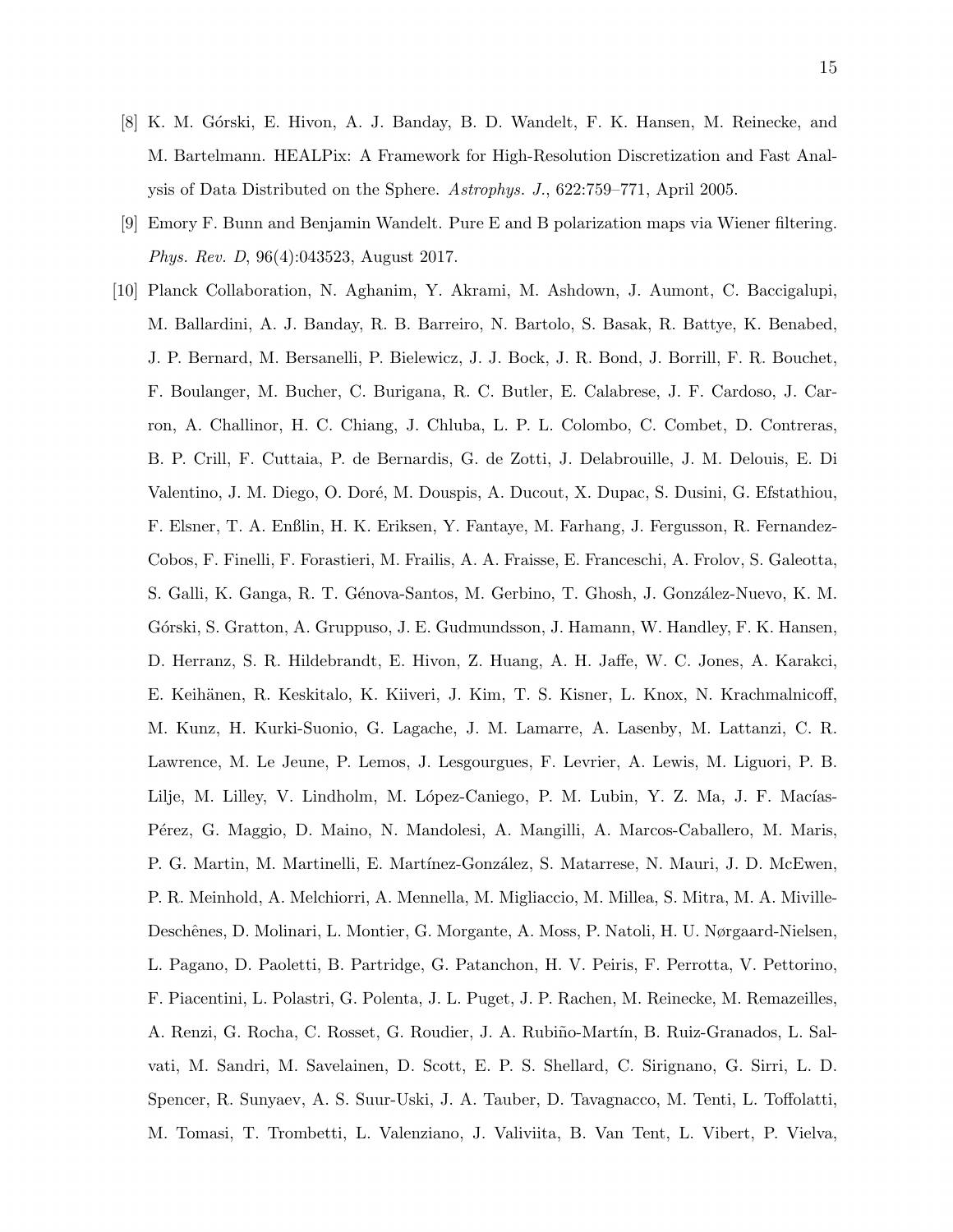F. Villa, N. Vittorio, B. D. Wandelt, I. K. Wehus, M. White, S. D. M. White, A. Zacchei, and A. Zonca. Planck 2018 results. VI. Cosmological parameters. Astron. Astrophys., 641:A6, September 2020.

- [11] D. L. Larson, H. K. Eriksen, B. D. Wandelt, K. M. Górski, Greg Huey, J. B. Jewell, and I. J. O'Dwyer. Estimation of Polarized Power Spectra by Gibbs Sampling. Astrophys. J., 656(2):653–660, February 2007.
- [12] William H. Press. Numerical Recipes: The Art of Scientific Computing. Cambridge University Press, 2007.

### Appendix A: Conjugate Gradient

The conjugate gradient method is a algorithm for solving a system of equations [12]. While the specifics of the technique are outside the scope of this paper, we would be remissed if we did not include something about it, especially considering how heavily we rely on it to generate our sample signal maps. Consider the following analogy:

Imagine there exists some parabola. The actual equation is unknown, but given a particular x-value, the corresponding value on the parabola can be found, along with it's derivative. You are trying to find the x-value at the minimum of the parabola (where the derivative equals 0). The conjugate gradient algorithm is such (Figure 8) :

- 1. Guess an x-value and find it's corresponding point on the parabola
- 2. Find the derivative at that point.
- 3. According to the sign and value of the derivative, take a step of a certain size (larger derivative, larger step)
- 4. use this new x-value as a new guess
- 5. Repeat for *n* times until the derivative of your guess point is 0 (Figure 9).

Now, it is almost impossible to randomly walk to the exact point where the derivative of the parabola is 0, so the conjugate gradient method allows for some error in the derivative. If the derivative is "close enough" to 0, then the guess x is returned as the solution  $[12]$ .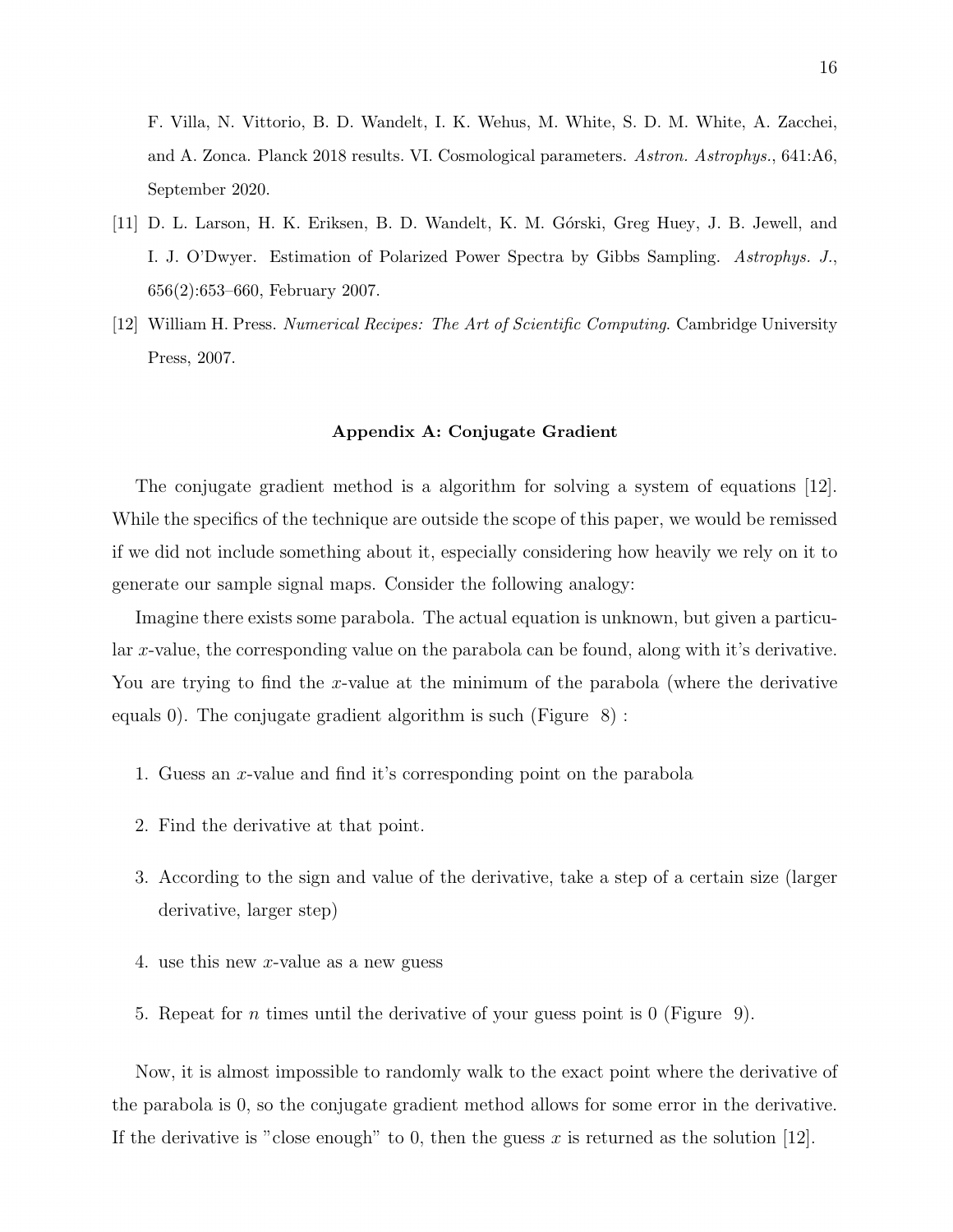

FIG. 8. Top Left: initial guess.

Top Right: derivative of the parabola at the point

Middle Left: Second guess

Middle Right: derivative of the parabola at the point

Bottom Left: Third guess. Notice that guess 2's derivative was less than guess 1's, so guess 3 is closer to guess 2 than guess 2 is to guess 1.

Bottom Right: derivative of the parabola at the point



FIG. 9. The blue, lime, and purple dots are guesses 1, 2, and 3 from Figure 8. The grey dots are example guesses which were made in between guess  $3$  and guess  $n$  (not every skipped guess is included). The green dot, guess  $n$ , is the final guess as it's associated derivative (in pink) is close enough to zero.